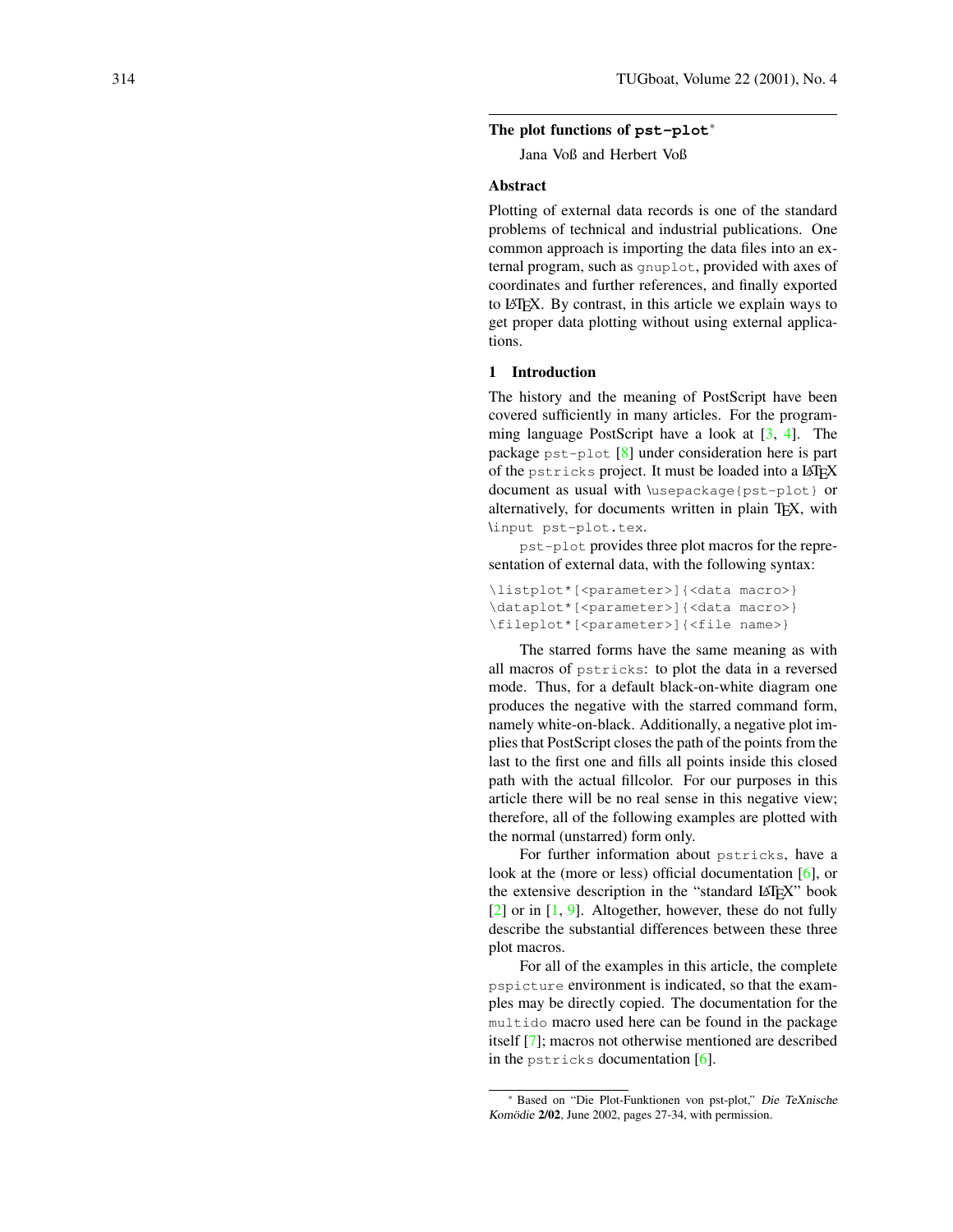<span id="page-1-0"></span>Table 1: Possible options

| style option   | meaning                          |
|----------------|----------------------------------|
| plotstyle=dots | plot $(x, y)$ as a dot           |
| $=1$ ine       | draw a line from a dot to the    |
|                | following one                    |
| $=$ polygon    | nearly the same as line, but     |
|                | with a line from the last to the |
|                | first dot                        |
| $=curve$       | interpolation between three      |
|                | dots, whereby the curve can      |
|                | go beyond the point of origin    |
|                | and/or termination point         |
| =ecurve        | like curve, but ends at the      |
|                | first/last dot                   |
| =ccurve        | like curve, but closed           |

The general plotstyle parameter is particularly important, and can take the values shown in table [1.](#page-1-0)

By default, the line option is selected.

The following general commands are also useful in conjunction with the plot commands. They are also defined by the pst-plot package:

\readdata{<data macro name>}{<file name>} \savedata{<data macro name>}{<file name>}

In the following examples only the \readdata macro is used, but it would be straightforward to create examples with \savedata.

## **2 Examples for \listplot**

The syntax of \listplot is :

### \listplot{<data macro name>}

The data macro may contain any additional (LA)TEXor PostScript-commands. The (LA)TEX macros are expanded first before they are passed as a **list** of  $x|y$  values to PostScript. The data records can be defined inside the document like

| \newcommand{\dataA}{ |            |
|----------------------|------------|
| 1,00000000           | 1,00000000 |
| 0.56000000           | 0.31000000 |
| 0.85841600           | 0.17360000 |
|                      |            |

or can be read from an external data file with \readdata:

```
\readdata{\dataA}{/anyPath/data.dat}
```
The example in figure [1](#page-1-1) shows the Henon attractor, a typical graphic of a system with chaotic behavior[\[5\]](#page-4-4).

Figure [2](#page-1-2) is nearly the same as figure [1,](#page-1-1) with the addition of PostScript code to get the "Draft" watermark. (Some familiarity with PostScript is needed to fully understand its operation.) To save space, listing [2](#page-1-3) does not contain the data, which is nothing more than a sequence of pairs of floats, each value separated by a space, as shown above.



<span id="page-1-1"></span>**Figure 1**: Example for \listplot



<span id="page-1-2"></span>Figure 2: Example for modified *\listplot* 

# Listing [1](#page-1-1): LATEX source for figure  $1$

| $\mathbf{1}$            | \readdata{\henon}{henon.dat}                                           |
|-------------------------|------------------------------------------------------------------------|
| 2                       | \psset{xunit=1.5cm, yunit=3cm}                                         |
| 3                       | $\begin{bmatrix} 5 \end{bmatrix}$ (pspicture $(-3, -0.5)$ (2.25, 1.25) |
| $\overline{\mathbf{4}}$ | $\text{psaxes}\{-\}$ (0,0) (-2,-0.5) (1.5,1.25)                        |
| 5                       | \listplot[%                                                            |
| 6                       | showpoints=true, %                                                     |
| 7                       | linecolor=red, %                                                       |
| 8                       | plotstyle=curvel{\dataA}                                               |
| 9                       | \end{pspicture}                                                        |

## Listing [2](#page-1-2): LATEX source for figure 2

<span id="page-1-3"></span>

|     | 2 [  data  ] |                                          |
|-----|--------------|------------------------------------------|
| 3   | gsave        | % save graphic status                    |
| 4 - |              | /Helvetica findfont 40 scalefont setfont |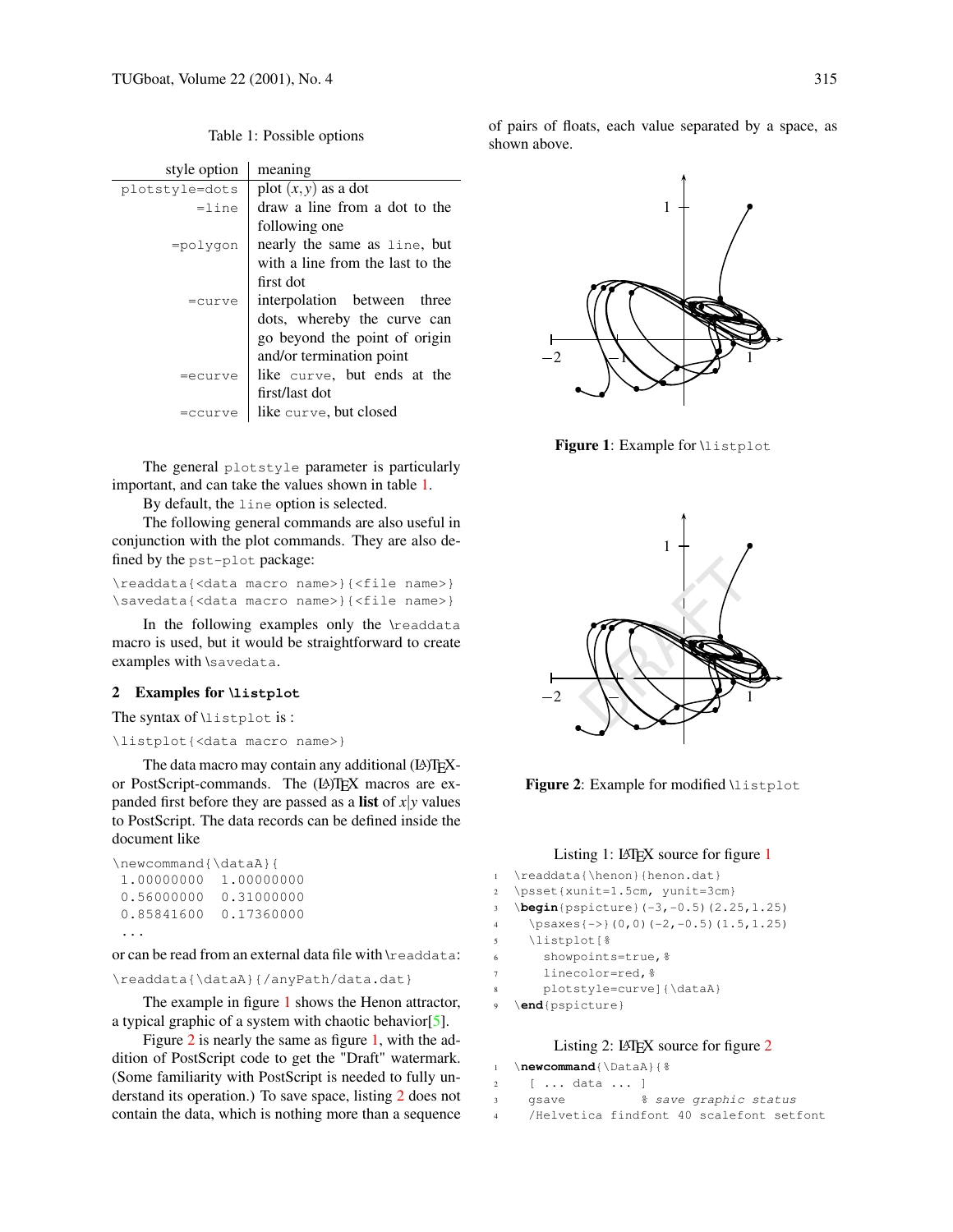```
5 45 rotate % rotate by 45 degrees
    0.9 setgray % 1 is color white
    -60 10 moveto (DRAFT) show
8 grestore
9 }
10 \psset{xunit=1.5cm, yunit=3cm}
11 \begin{pspicture}(-3,-0.5)(2.25,1.25)
12 \psaxes{->}(0,0)(-2,-0.5)(1.5,1.25)
13 \listplot[%
14 showpoints=true, %15 plotstyle=curve]{\dataA}
16 \end{pspicture}
```
Naturally, [... data ...] is replaced by all the *x*| $y$ -values; they're omitted here only to save space.

As an alternative to direct modification of the data set passed to \listplot, one can redefine the macro defScalePoints from pst-plot. For example, to change the  $x|y$  values and then rotate the whole plotted graphic (don't ask why!), the redefinition is as shown in listing [3.](#page-2-0)

Listing [3](#page-2-1): LATEX source for figure  $3$ 

```
1 \makeatletter
```

```
2 \pst@def{ScalePoints}<%
3 %-------------------------------------
4 45 rotate % rotate the whole object
5 %-------------------------------------
6 /y ED /x ED
7 counttomark dup dup cvi eq not { exch pop
         } if
8 /m exch def /n m 2 div cvi def
9 n {
10 %-------------------------------------
11 exch % exchange the last two elements
12 %-------------------------------------
13 y mul m 1 roll
14 x mul m 1 roll
15 /m m 2 sub
16 def } repeat>
17 \makeatother
```
This gives figure [3.](#page-2-1)

Thus, the advantage of \listplot is that one can easily modify the data values without any external program. Here is one more example—suppose you have the following data records:

1050, 0.368 1100, 0.371 1200, 0.471 1250, 0.428 1300, 0.391 1350, 0.456 1400, 0.499 1500, 1.712 1550, 0.475 1600, 0.497

which perhaps came automatically from a technical device. The unit of the x-values is micrometer but it makes



<span id="page-2-1"></span>Figure 3: Example for *\listplot* with a redefined ScalePoints

more sense to use millimeter for the plot. A redefinition of ScalePoints makes it very easy to plot the data with this change of scale:

| Listing 4: Rescale all x values           |  |  |
|-------------------------------------------|--|--|
| \makeatletter                             |  |  |
| \pst@def{ScalePoints}<%                   |  |  |
| / $V$ ED $/X$ ED                          |  |  |
| counttomark dup dup cvi eq not { exch pop |  |  |
| } if                                      |  |  |
| /m exch def /n m 2 div cvi def            |  |  |
| n {                                       |  |  |
| y mul m 1 roll                            |  |  |
| x mul 1000 div m 1 roll% <-- divide by    |  |  |
| <i>1000</i>                               |  |  |
| $/m$ m $2$ sub                            |  |  |
| def } repeat>                             |  |  |
| \makeatother                              |  |  |
|                                           |  |  |
|                                           |  |  |
|                                           |  |  |
|                                           |  |  |



**Figure 4**: Example for modified data values with a redefined ScalePoints

## **3 Examples for \dataplot**

\dataplot has the same syntax as \listplot, so the first question is, what is the difference between the two?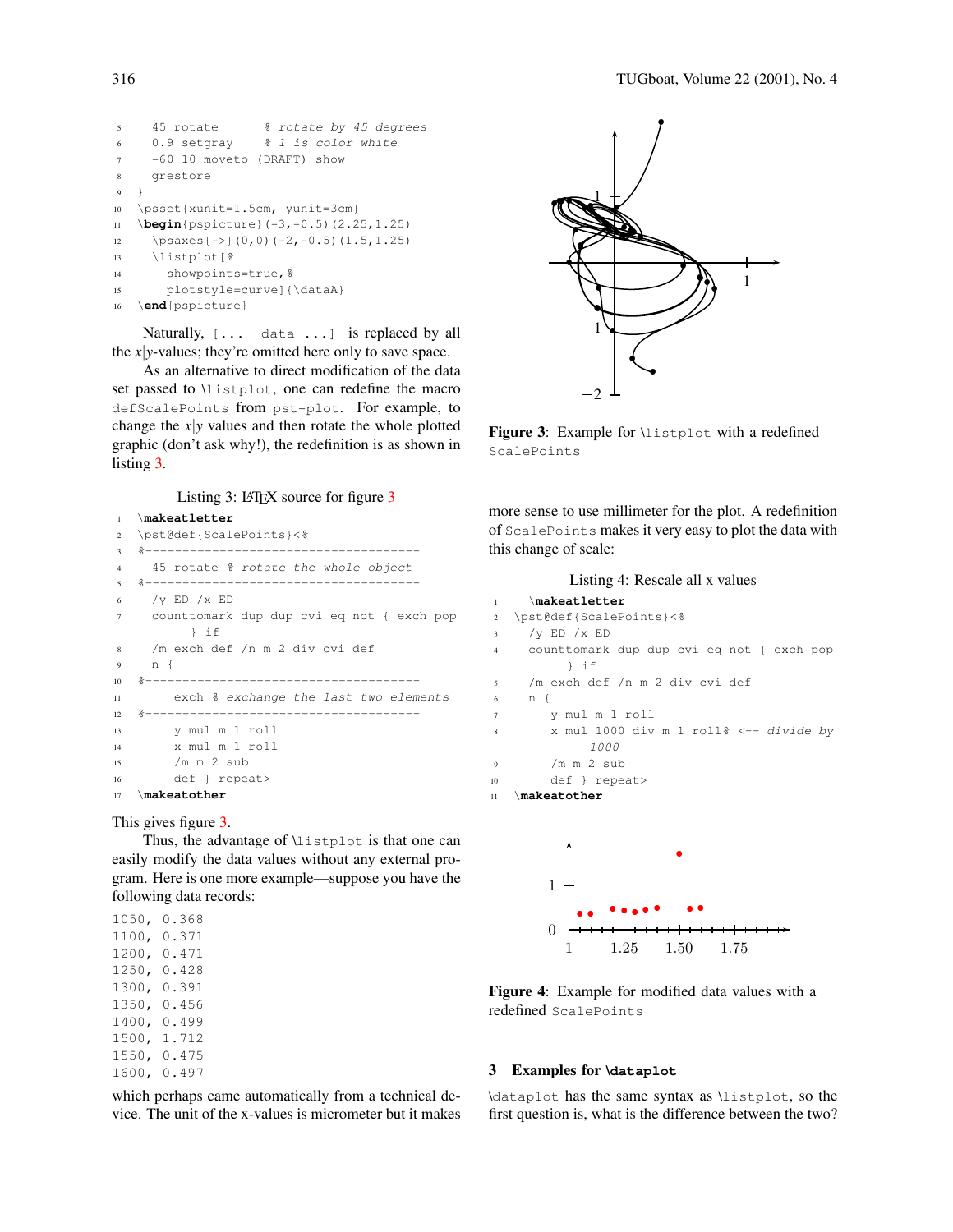\listplot builds a list of all the data and then multiplies all values with the length unit. This takes some time, so you may prefer a so-called "quick plot", where the data can be passed more quickly to PostScript, depending on the plotstyle and especially the option showpoints. Table [2](#page-3-0) shows whether this is possible. A quick plot is not possible with \listplot, whereas \dataplot uses it whenever possible. When it is not possible, \dataplot simply calls \listplot.

<span id="page-3-0"></span>

| plotstyle | options                 | macro           |
|-----------|-------------------------|-----------------|
| line      | all, except             | quick plot      |
|           | showpoints,<br>linearc. | <i>listplot</i> |
|           | arrows.                 |                 |
| polygon   | all, except             | quick plot      |
|           | linearc, showpoints     | <i>listplot</i> |
| dots      | all                     | quick plot      |
| bezier    | all, except             | quick plot      |
|           | arrows, showpoints      | <i>listplot</i> |
| chezier   | all, except             | <i>listplot</i> |
|           | showpoints              | quick plot      |
| curve     | all                     | <i>listplot</i> |
| ecurve    | all                     | <i>listplot</i> |
| ccurve    | all                     | <i>listplot</i> |

\dataplot needs to be passed a macro holding the data. The data is typically saved in an external file, which can be read by (for instance) the \readdata macro, as follows:

```
\readdata{<object name>}{<data file>}
```
#### For example:

\readdata{\feigenbaum}{feigenbaum.data}

The amount of data is limited only by TEX's memory. The above example can be plotted with:

## \dataplot{\feigenbaum}

Overlays with different data files are also possible. For example, figure [5](#page-3-1) shows the use of two different data files which are plotted using one coordinate system. It shows the sorting time for "Bubble-Sort" and "Select-Sort" as a function of the number of the elements.

## Listing [5](#page-3-1):  $\text{LATEX}$  source for figure 5

```
1 \psset{xunit=0.0005cm,yunit=0.005cm}
2 \begin{pspicture}(0,-50)(10000,1100)
3 \readdata{\bubble}{bubble.data}
4 \readdata{\select}{select.data}
5 \dataplot[%
6 plotstyle=line,%
7 linecolor=blue]{\bubble}
8 \dataplot[%
9 plotstyle=line,%
10 linecolor=red, %
```


<span id="page-3-1"></span>Figure 5: Example for **dataplot** 

| 11 | linewidth=2pt]{\select}         |
|----|---------------------------------|
| 12 | $\psi(0,0)$ (10000,0)           |
| 13 | $\psi(0,0)$ (0,1000)            |
| 14 | \rput[1](20,995){time}          |
| 15 | \rput[r](9990,-20){elements}    |
| 16 | \rput[1](4500,800){Bubble-Sort} |
| 17 | \rput[1](7500,200){Select-Sort} |
| 18 | \end{pspicture}                 |

In short, the advantage of \dataplot is the possibility of a "quick plot", and the advantage of \listplot is that it is easy to manipulate the data values before they are plotted.

### **4 Examples for \fileplot**

\fileplot can be used whenever  $(x|y)$  data that is saved in a file is to be plotted. The values must be given as pure numerical values in pairs, one pair on each line, and may have spaces, commas, parentheses, and braces as punctuation, as follows:

x y x,y  $(x, y)$ 

```
\{x, y\}
```
The tab character ( $\lt$  or ASCII  $\setminus$ 009) is often used as a separator, but tab is *not* valid here. Tabs may be converted to spaces in many ways, for example with the standard Unix utility tr:

tr '\t' ' ' <inFile >outFile

The data files may also contain % characters, but no other characters are allowed.

Our first example for \fileplot is shown in fig-ure [6,](#page-4-5) which is an UV/VIS absorber spectrum  $A = \lg \frac{\bar{I}_0}{I}$ as a function of the wavelength. The second example (figure [7\)](#page-4-6) shows the evolution of a population as a function of the spawn factor (Feigenbaum diagram [\[5\]](#page-4-4)). The source code for these images is shown in listings [6](#page-4-7) and [7.](#page-4-8)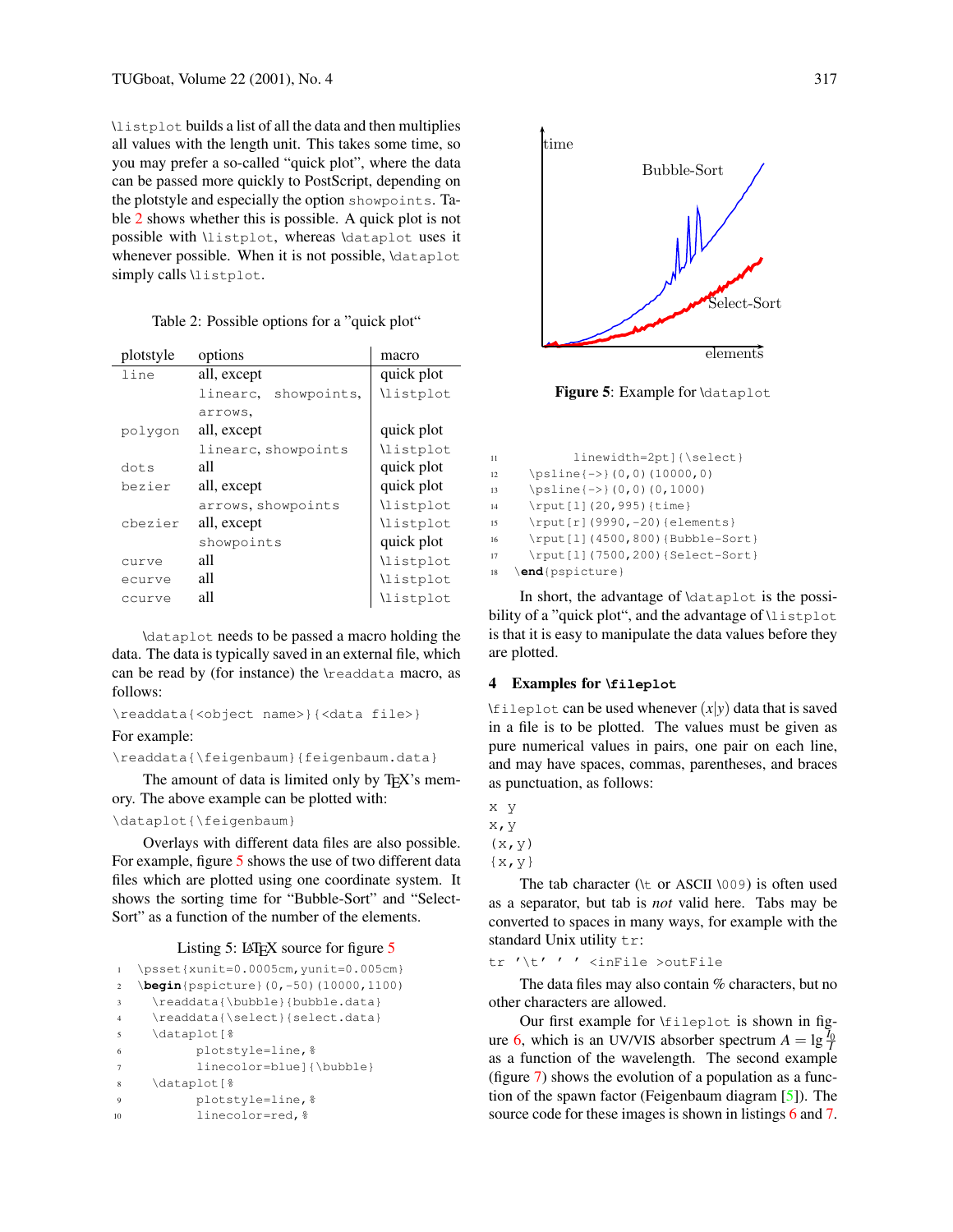

<span id="page-4-5"></span>Figure 6: Example for \fileplot



```
1 \psset{xunit=0.0025cm,yunit=1.1cm}
2 \begin{pspicture}(-25,-.25)(1950,4)
3 \fileplot[plotstyle=line]{fileplot.data}
4 \psaxes[dx=400,Dx=400]{->}(1900,4)
5 \multido{\n=200+200}{9}{%
      \psline[linestyle=dotted](\n,0)(\n,4)%
7 }
8 \multido{\n=+1}{5}{%
9 \psline[linestyle=dotted]%
```

```
10 (0, \n\ln(1800, \n\ln) %
```

```
11 }
```

```
12 \end{pspicture}
```


<span id="page-4-6"></span>**Figure 7:** Another example for \fileplot

### Listing [7](#page-4-6):  $LATFX$  source for figure 7

```
1 \psset{xunit=1.5cm,yunit=6cm}
2 \begin{pspicture}(-0.25,-0.05)(4.25,1)
3 \fileplot[plotstyle=dots]{%
```

```
4 feigenbaum.data}
```

```
\psaxes{->}(0,0)(4.05,1)
```

```
6 \rput(4,-0.05){$x$}
```

```
\rput(0.2,1.05){$y$}
```
\rput[l](0.2,3.75){Feigenbaum-Diagram}

```
\end{pspicture}
```
As you may see in listing  $8$ ,  $\text{fileplot}$  does little of its own. It first calls \readdata to read the data, and then, depending on the kind of data and specified options, \fileplot uses \dataplot for a quick plot if possible. Otherwise, it falls back to \listplot.

<span id="page-4-9"></span>Listing 8: The source of the \fileplot macro

```
\def\fileplot{\def\pst@par{}\pst@object{
       fileplot}}
2 \def\fileplot@i#1{%
3 \pst@killglue
4 \begingroup
       5 \use@par
       \@pstfalse
       7 \@nameuse{testqp@\psplotstyle}%
       \if@pst
9 \dataplot@ii{\pst@readfile{#1}}%
10 \else
11 \listplot@ii{\pst@altreadfile{#1}}%
12 \qquad \qquad \setminus \textbf{fi}13 \endgroup
14 \ignorespaces%
15 }
```
\fileplot has the advantage of being easy to use, but the disadvantage of needing a lot of memory: TEX has to read the all the data values before it can process anything. As a rule of thumb, when there are more than 1000 data entries T<sub>F</sub>X's main menory must be increased. Furthermore, the running time may be enormous, especially on slow machines.

To prevent such problems, one can use the macro \PSTtoEPS to create an eps file. For more information, see the documentation of  $pstricks [6]$  $pstricks [6]$ .

## **References**

- <span id="page-4-3"></span>[1] Denis Girou. Présentation de PSTricks. *Cahier GUTenberg*, 16:21–70, April 1994.
- <span id="page-4-2"></span>[2] Michel Goossens, Frank Mittelbach, and Alexander Samarin. *The LATEX Graphics Companion*. Addison-Wesley Publishing Company, Reading, Mass., 1997.
- <span id="page-4-0"></span>[3] Nikolai G. Kollock. *PostScript richtig eingesetzt: vom Konzept zum praktischen Einsatz*. IWT, Vaterstetten, 1989.
- <span id="page-4-1"></span>[4] Glenn C. Reid. *Thinking in PostScript*. Addison-Wesley, Boston, 1990.
- <span id="page-4-4"></span>[5] Herbert Voß. *Chaos und Fraktale selbst programmieren: von Mandelbrotmengen über Farbmanipulationen zur perfekten Darstellung*. Franzis Verlag, Poing, 1994.